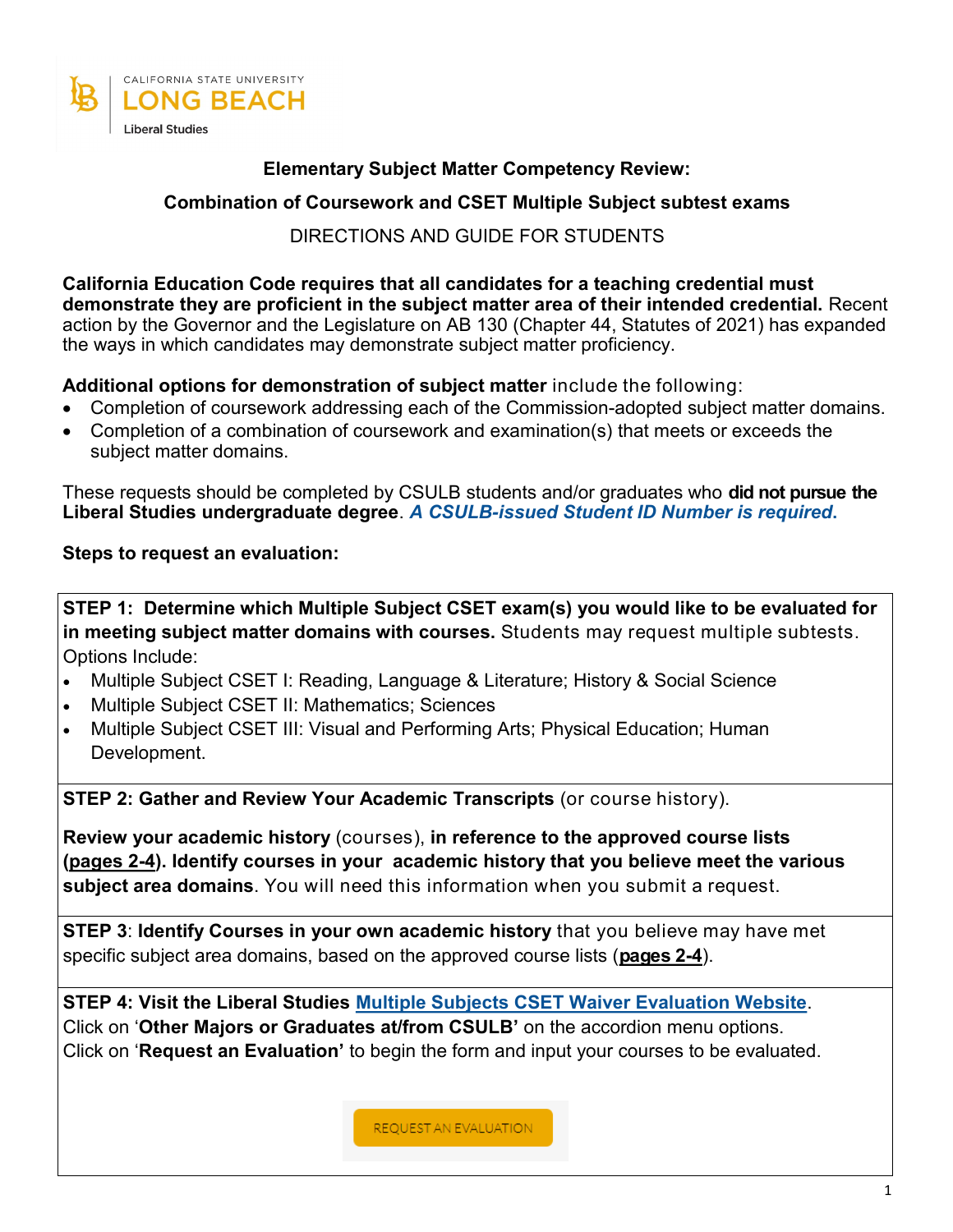

## **Elementary Subject Matter Competency Review:**

# **Approved CSULB Courses per Multiple Subject CSET exams**

Subject area experts from various departments at CSULB determined that the **following CSULBaffiliated courses are approved as coursework options for meeting the subject area domains for Multiple Subjects CSETs**. For a reference of CSULB course descriptions, refer to the [CSULB](http://catalog.csulb.edu/) [Catalog](http://catalog.csulb.edu/) and type in the class under "Search Catalog" and hit search.

The following information is meant to be used as a **guide for your initial self-evaluation** to help identify courses you believe may meet the following subject area domains.

# **Multiple Subject CSET Subtest I:**

## **Reading, Language & Literature; History & Social Science**

## **READING, LANGUAGE, AND LITERATURE**

### **Domain I: Reading, Language & Literature**

 **AIS 100B, AFRS 100B, ASAM 100B, CHLS 104B, OR ENGL 100B** "Composition II"

 **COMM 130** "Essentials of Public Speaking" **OR COMM 335** "Persuasive Speaking"

 **LING 329** "Intro to Language Acquisition", **EDSP 454** "Academic Language Development & Inclusive instruction for English Language Learners" **OR LING 339** "Linguistics for Cross-cultural Development" **Domain 2: Non-Written and Written Communication** 

 **ENGL 300** "Advanced Composition", **ENGL 309** "Applied Composition for Educators K-8**",**

**OR ENGL 310** "Applied Composition"

### **Domain 3: Reading Comprehension and Analysis**

 **CWL 100** "Introduction to World Literature", **ENGL 180** "Appreciation of Literature", **ENGL 250A** "Survey of English Literature", **ENGL 250B** "Survey of English Literature", **ENGL 270A** "Survey of American Literature", **ENGL 270B** "Survey of American Literature", **ENGL 375** "U.S Ethnic Writers", **ENGL 481** "Children's Lit"

## **HISTORY & SOCIAL SCIENCE**

## **Domain 1: World History**

 **L/ST 250** "Early World Historical Geography", **HIST 401** "History for Secondary Social Science Teachers", **OR both HIST 111** "World History: Origins to 1500" **or HIST 112** "World Since 1500" **and GEOG 100** "World Regional Geography"

 **AFRS 119, ASAM 119, AIS 119, CHLS 119** "Introduction to Racial and Ethnic Studies" **AFRS 319, ASAM 319, AIS 319, OR CHLS 319** "Racial and Ethnic Experience in the United States"

### **Domain 2: United States History**

 **HIST 172** "Early United States History", **HIST 173** "Recent United States History**" OR HIST 300** "The United State Past and Present"

 **POSC 100** "Introduction to American Government", **POSC 199\*** "Introduction to California Government", **POSC 326**\* "California Govt in Comparative Perspective" **OR POSC 399**\* "Introduction to California Government" (\*for those with AP Govt Credit or out of state).

## **Domain 3: California History**

 **HIST 473** "California History" **OR CHLS 305** "Chicana/o and Latina/o California History"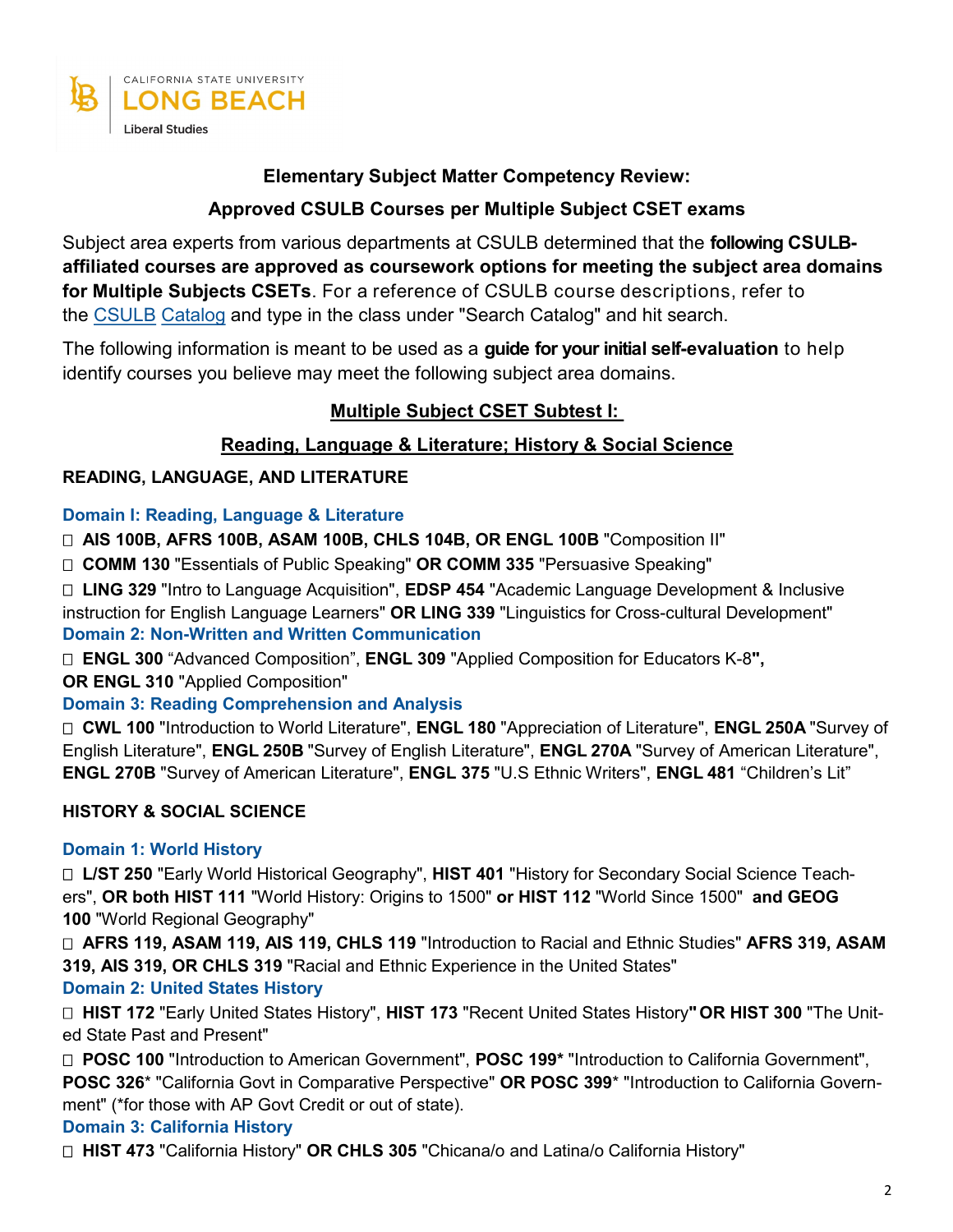

# **Multiple Subject CSET Subtest II:**

### **Mathematics; Sciences**

### **MATHEMATICS**

#### **Domain I: Number Sense**

 **MTED 110** "Real Number System for Elementary/Middle School Teachers" **OR MATH 341** "Number Theory"

### **Domain 2: Algebra and Functions**

 **MTED 402** "Problem Solving Applications in Mathematics for Elemen/Middle School Teachers" **Domain 3: Measurement and Geometry** 

 **MTED 211** "Geometry and Measurement for Elementary Teachers**", MTED 312** "Geometry and Measurement for Mathematics Specialists in Elemen/Middle Schools" **OR MATH 355** "College Geometry"

### **Domain 4: Statistics, Data Analysis, and Probability**

 **MTED 305** "Algebraic and Statistical Thinking for Elementary/Middle School Teachers", **MATH 380** "Probability and Statistics", **STAT 108** "Statistics for Everyday Life", **OR STAT 381** "Mathematical Statistics"

### **SCIENCES**

**Domain 1: Physical Science** □ PHSC 112 "Introduction to the Physical Sciences" **Domain 2: Life Science BIOL 200** "General Biology" **Domain 3: Earth and Space Science GEOL 106** "Earth Science for Teachers", **OR BOTH GEOL 102 and 104** "Planet Earth and Lab".